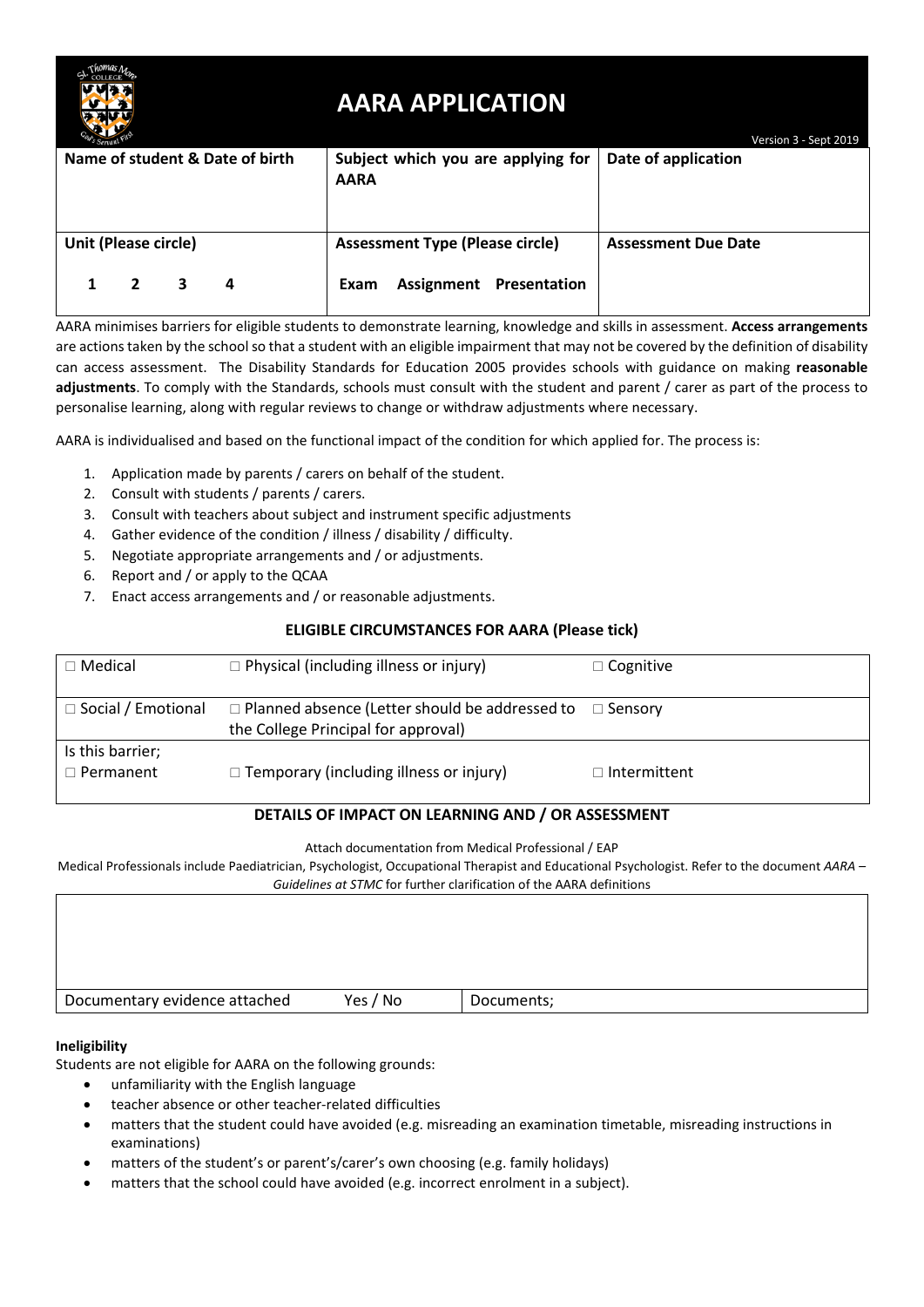## **STUDENT STATEMENT**

**Confidential student statement** - must be completed as part of an application for AARA. The information provided needs to be current and relate to the relevant assessment period. Student and parent signature required on this statement.

## **1. Provide a brief history of your disability, impairment and / or medical condition, including symptoms.**

**2. Comment on how the disability, impairment and / or medical condition affects your daily functioning in the classroom.**

**3. Describe how the disability, impairment and / or medical condition is a barrier to your access to the assessment and / or to your ability to communicate a response to assessment.**

**4. What kind of arrangements help you to be able to complete assessment, eg. Extra time, rest breaks, assistive technology?**

**Parent signature Date**

**Student signature Date**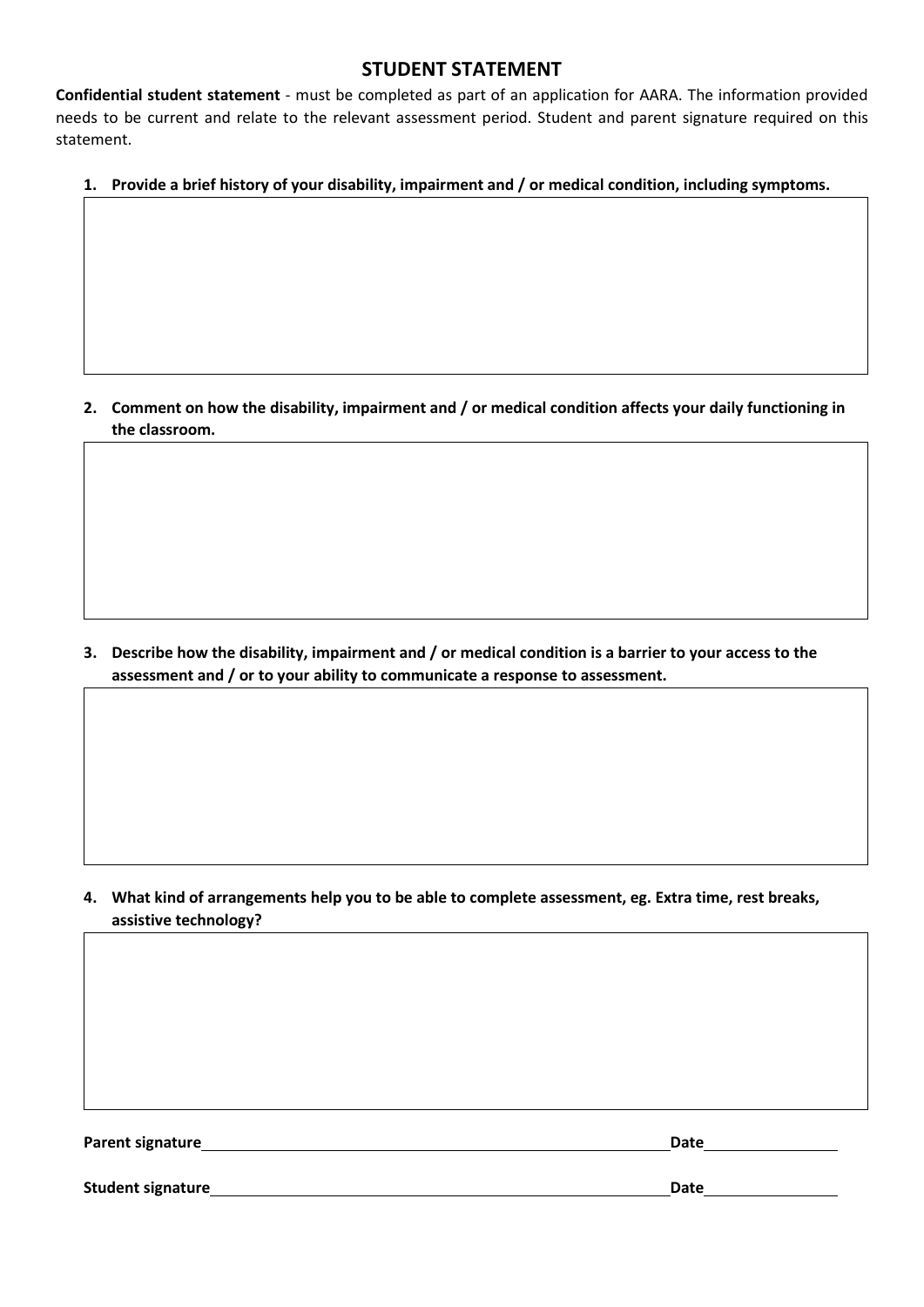# **STATEMENT OF SUPPORT (STAFF)**

**Confidential school statement** – must be submitted with all applications for QCAA-approved AARA.

**1. Comment on how the student's disability, impairment and / or medical condition affects their daily functioning in the classroom.**

**2. Describe how the disability, impairment and / or medical condition is a barrier to the student's access to the assessment and / or to the student's ability to communicate a response to assessment.**

**3. What kind of arrangements has the student used previously at school that help them to be able to complete timed assessment?**

| Name                         | Role        |
|------------------------------|-------------|
| Signature                    | <b>Date</b> |
| Principal delegate signature | <b>Date</b> |